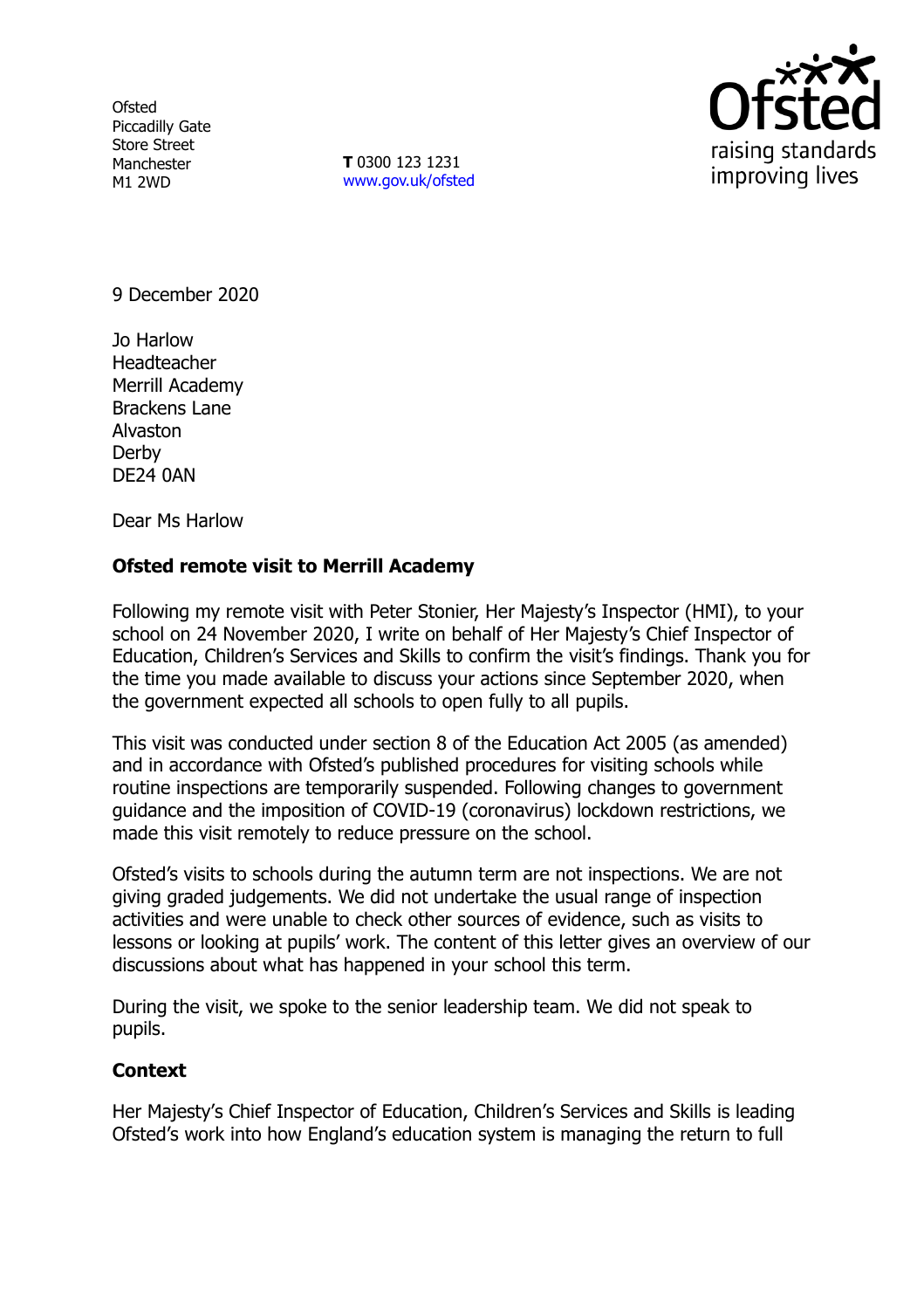

education for pupils, following an extended break in formal schooling due to the COVID-19 pandemic.

In undertaking this focused work, HMI are visiting a broad range of schools. HMI will visit a sample of:

- approximately 1,200 schools across all Ofsted grades (outstanding, good, requires improvement and inadequate)
- maintained schools, academies and free schools, special schools and centres of alternative provision, including those in cities, and coastal, town or rural communities.

The information from this visit will feed into Ofsted's national reporting so that the insights can be shared with the government and the education sector. We did not find any significant concerns during the visit. In such a case, an inspection report would be published on our website and available to parents and carers.

We did not consider your response to COVID-19 during the spring and summer terms 2020, when the school was not open to all pupils.

## **From this visit, inspectors noted that:**

- At the time of the visit, a small group of Year 10 pupils were isolating at home. Since September 2020, approximately half of the pupils have had to learn from home, at some point. For the majority of these pupils, this was for a short period of time.
- All pupils are studying their usual range of subjects. Pupils in Year 11 are continuing to study the subjects they chose for their GCSE and other examinations.
- In some subjects, some practical elements of the curriculum are not currently being delivered. Plans are in place to return to the usual curriculum and arrangements by the summer term 2021.
- Some aspects of the wider curriculum are being delivered remotely. For example, Year 7 pupils are to attend a virtual personal development workshop, and Year 11 pupils are to have virtual mock interviews in January.
- Teachers have carried out formal assessments for all pupils in English and mathematics. Teachers are using ongoing assessments in other subjects to adapt their plans to fill in the gaps in pupils' knowledge.
- Remote education is provided for pupils who are learning at home. Pupils use both paper-based materials and digital resources. Pupils are expected to complete work in the same subjects that they would usually study in school. All pupils have been provided with materials to help them learn at home. Some pupils have also been provided with technology to help them to access the internet.